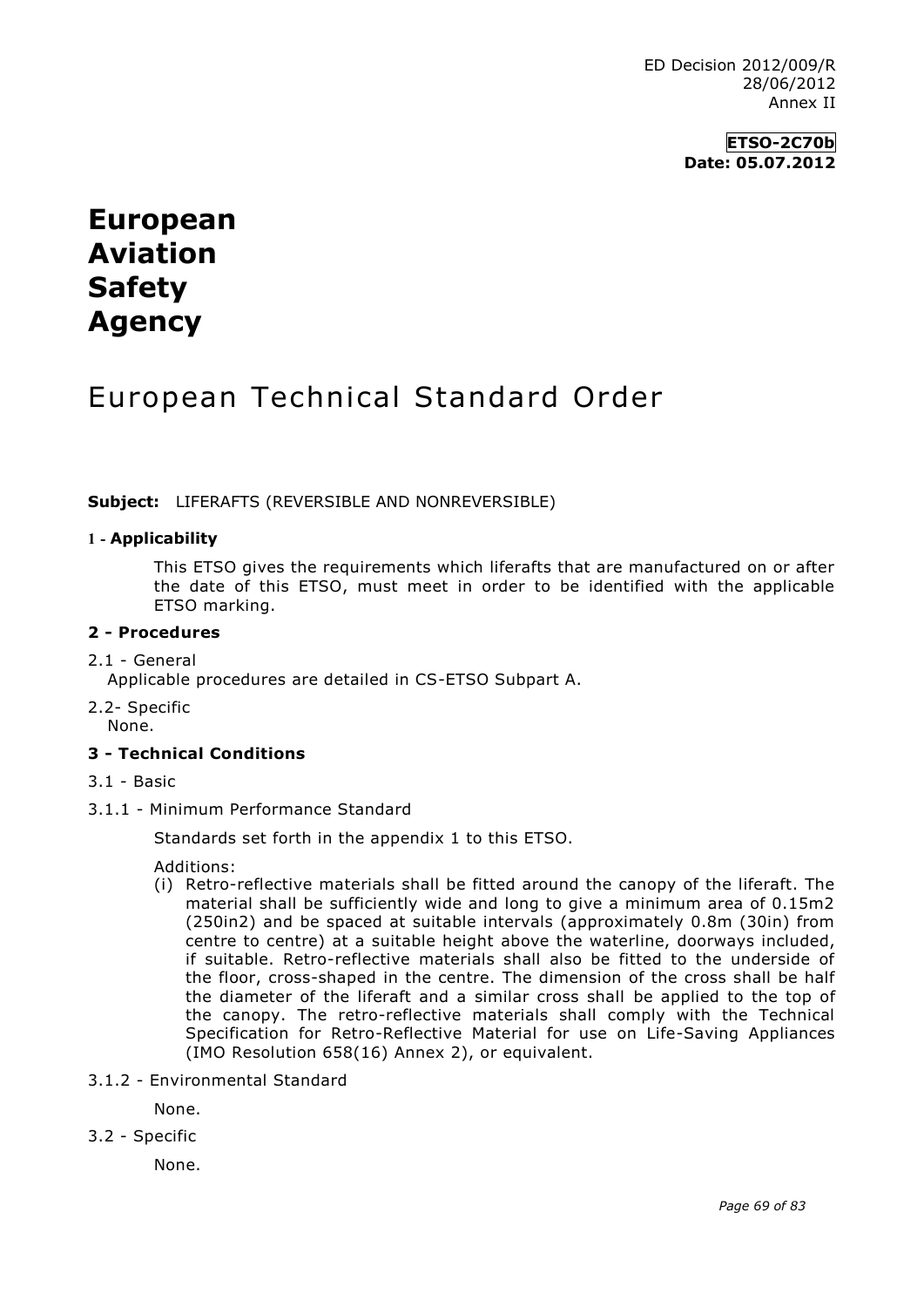## **ETSO-2C70b Date: 05.07.2012**

## **4 - Marking**

4.1 - General

Marking is detailed in CS-ETSO Subpart A paragraph 1.2.

#### 4.2 - Specific

In addition, weight and rated and overload capacities of the liferaft must be shown also. The weight of the liferaft includes any accessories required in this ETSO.

#### **5 - Availability of Referenced Document**

See CS-ETSO Subpart A paragraph 3.

Federal Test Method Standard No. 191A may be obtained (or purchased) from the General Services Administration, Business Service Center, Region 3, 7th and D Streets, S.W., Washington, D.C. 20407.

The Specification 3AA (49 CFR 178.37) or Specification 3HT (49 CFR 178.44) can be obtained from the USA Department of Transportation. [\(www.dot.gov\)](http://www.dot.gov/)

Technical Specification for Retro Reflective Material in accordance with IMO Resolutions can be obtained from the US Coast Guard. (www.uscg.mil)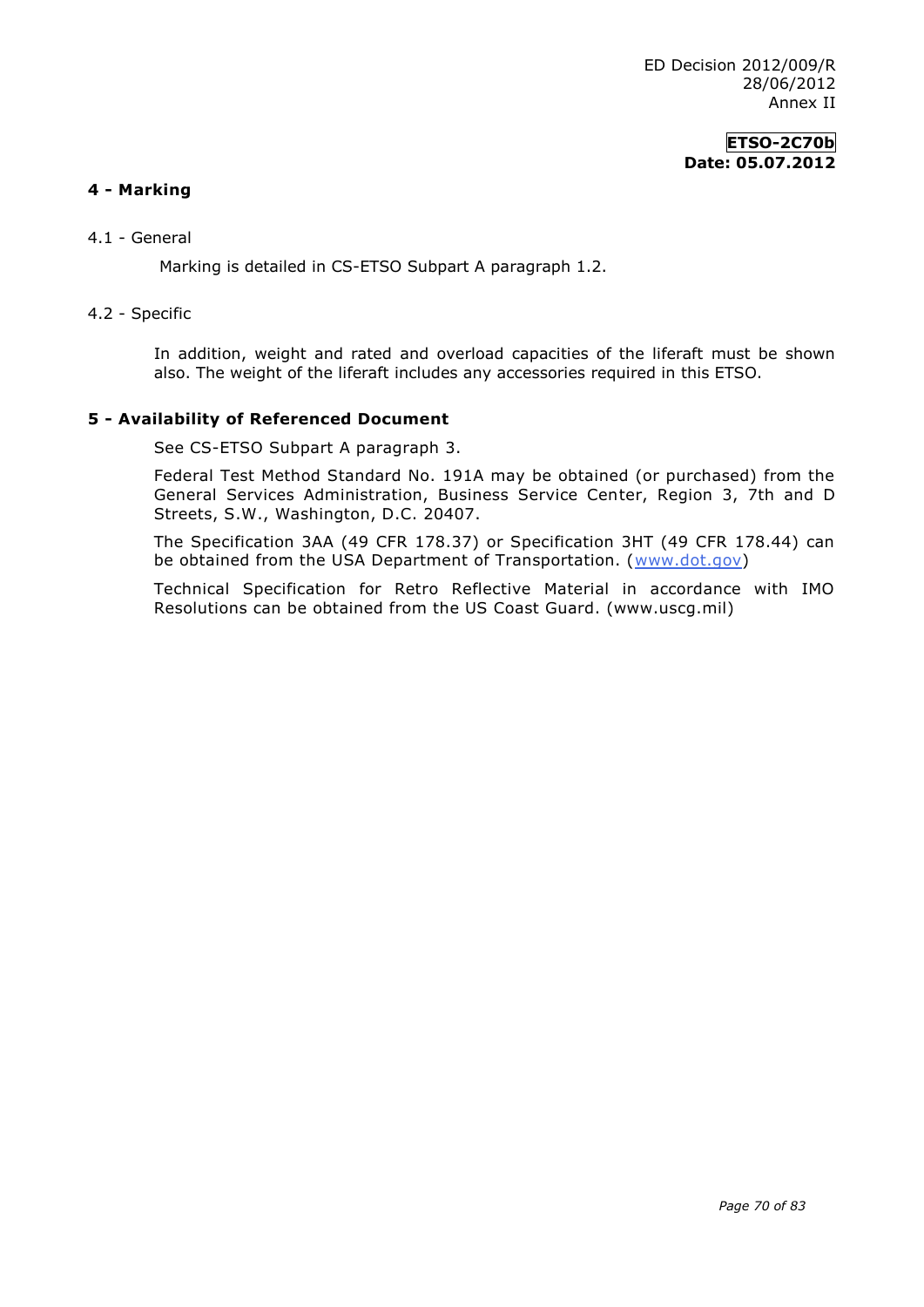#### **APPENDIX 1. STANDARD FOR LIFERAFTS (REVERSIBLE AND NONREVERSIBLE)**

- 1. Purpose. This standard provides the minimum performance standards for liferafts.
- 2. Scope. This standard covers the following types of liferafts:
	- TYPE I For use in any aircraft.
	- TYPE II For use in any aircraft except for large aeroplanes (CS-25) and large rotorcraft (CS-29).
- 3. Material and Workmanship.

#### 3.1 Nonmetallic Materials.

- 3.1.1 The finished device must be clean and free from any defects that might affect its function.
- 3.1.2 Coated fabrics and other items, such as webbing, subject to deterioration must have been manufactured not more than 18 months prior to the date of delivery of the finished product.
- 3.1.3 The materials must not support fungus growth.
- 3.1.4 Coated fabrics General. Coated fabrics, including seams, subject to deterioration used in the manufacture of the devices must possess at least 90 percent of their original physical properties after these fabrics have been subjected to the accelerated ageing test specified in paragraph 6.1 of this standard. Material used in the construction of flotation chambers and decks must be capable of withstanding the detrimental effects of exposure to fuels, oils and hydraulic fluids.
- 3.1.4.1 Strength. Coated fabrics used for these applications must conform to the following minimum strengths after ageing:

Tensile Strength (Grab Test) Warp 33 N/mm (190 pounds/inch) Fill 33 N/mm (190 pounds/inch)

Tear Strength

Trapezoid Test: 2.3 x 2.3 N/mm minimum (13 x 13 pounds/inch); or Tongue Test: 2.3 x 2.3 N/mm minimum (13 x 13 pounds/inch)

3.1.4.2 Adhesion. In addition to the requirements of 3.1.4.1, coated fabrics must meet the following minimum strengths after ageing:

> Ply Adhesion - 0.9 N/mm width at  $21 \pm 1$ °C at a pull of 50 to 65 mm/minute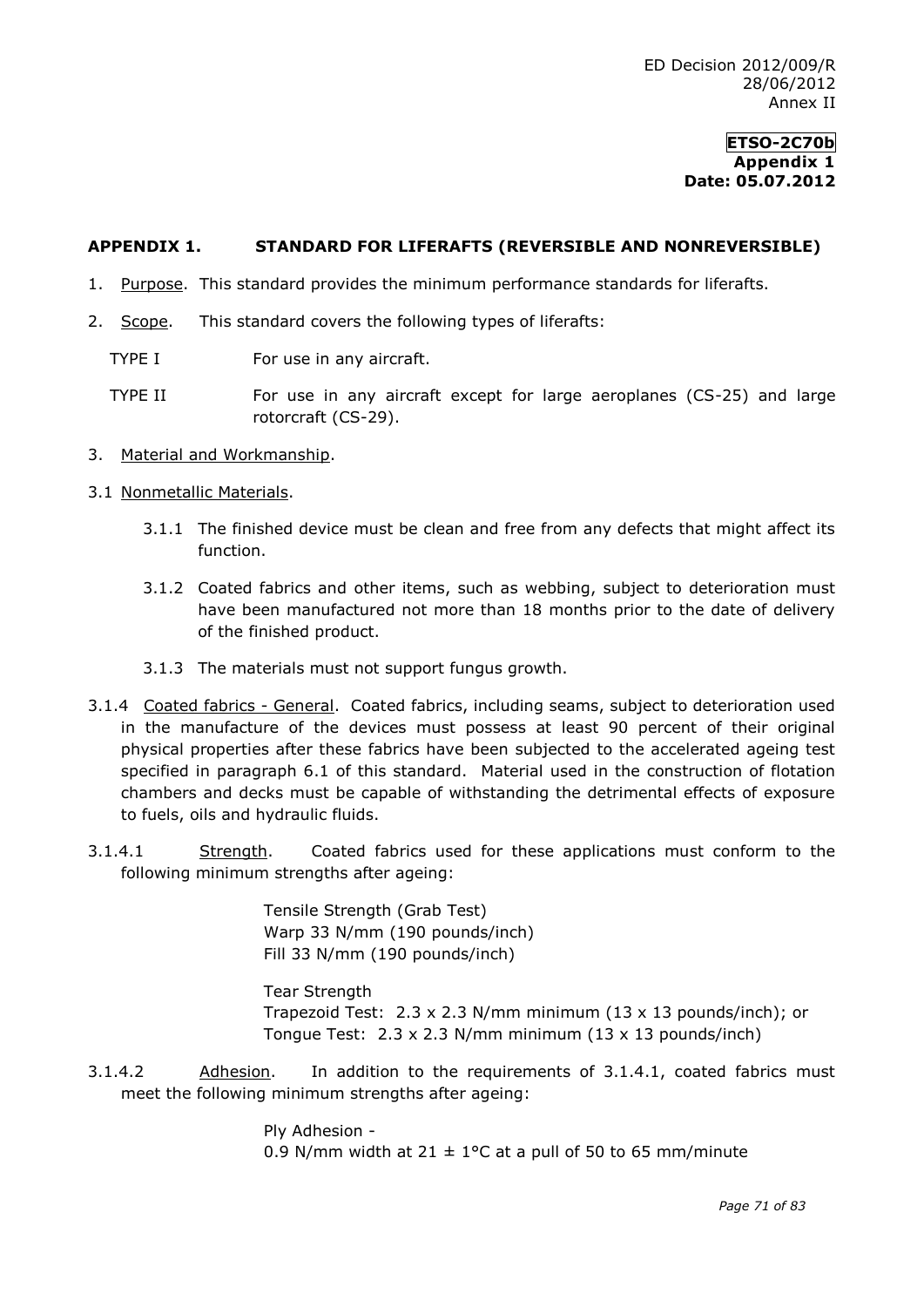(5 pounds/inch width at 70  $\pm$  2 degrees F at a pull of 2.0 to 2.5 inches/minute)

Coat Adhesion - 0.9 N/mm width at 21  $\pm$  1°C at a pull of 50 to 65 mm/minute (5 pounds/inch width at 70  $\pm$  2 degrees F at 2.0 to 2.5 inches/minute)

- 3.1.4.3 Permeability. For coated fabrics used in the manufacture of inflation chambers, the maximum permeability to helium (Permeability Test Method) may not exceed 10 liters per square meter in 24 hours at 25°C (77 degrees F), or its equivalent using hydrogen. The permeameter must be calibrated for the gas used. In lieu of this permeability test, an alternate test may be used provided the alternate test has been approved by the Agency.
	- 3.1.5 Seam Strength and Adhesives. Cemented or heat sealable seams used in the manufacture of the device must meet the following minimum strength requirements:

Shear Strength (Seam Shear Test Method) – 30.6 N/mm width at 24°C (175 pounds/inch width at 75 degrees F); 7.0 N/mm width at 60°C (40 pounds/inch width at 140 degrees F)

Peel Strength (Peel Test Method) - 0.9 N/mm width at 21°C (5 pounds/inch width at 70 degrees F)

- 3.1.6 Seam Tape. If tape is used for seam reinforcement or abrasion protection of seams or both, the tape must have minimum breaking strength (Grab Test Method) of 7 N/mm width (40 pounds/inch width) in both the warp and fill directions. When applied to the seam area, the adhesion strength characteristics must meet the seam strength requirements in paragraph 3.1.5.
- 3.1.7 Canopy. Fabrics used for this purpose must be waterproof and resistant to sun penetration, and must not affect the potability of collected water, and must meet the following minimum requirements in the applicable tests prescribed in paragraph 6.1 of this standard, except that in lieu of meeting the tensile strength requirements, a fabricated canopy may be demonstrated to withstand 65 km/h (35-knot) winds and 96 km/h (52-knot) gusts:

Tensile Strength (Grab Test) Warp 13 N/mm (75 pounds/inch) Fill 13 N/mm (75 pounds/inch)

Tear Strength Trapezoid Test: 0.7 x 0.7 N/mm (4 x 4 pounds/inch); or Tongue Test: 0.7 x 0.7 N/mm (4 x 4 pounds/inch)

Coat Adhesion of Coated Fabrics 0.6 N/mm width at 21  $\pm$  1°C at a separation rate of 50 to 65 mm/minute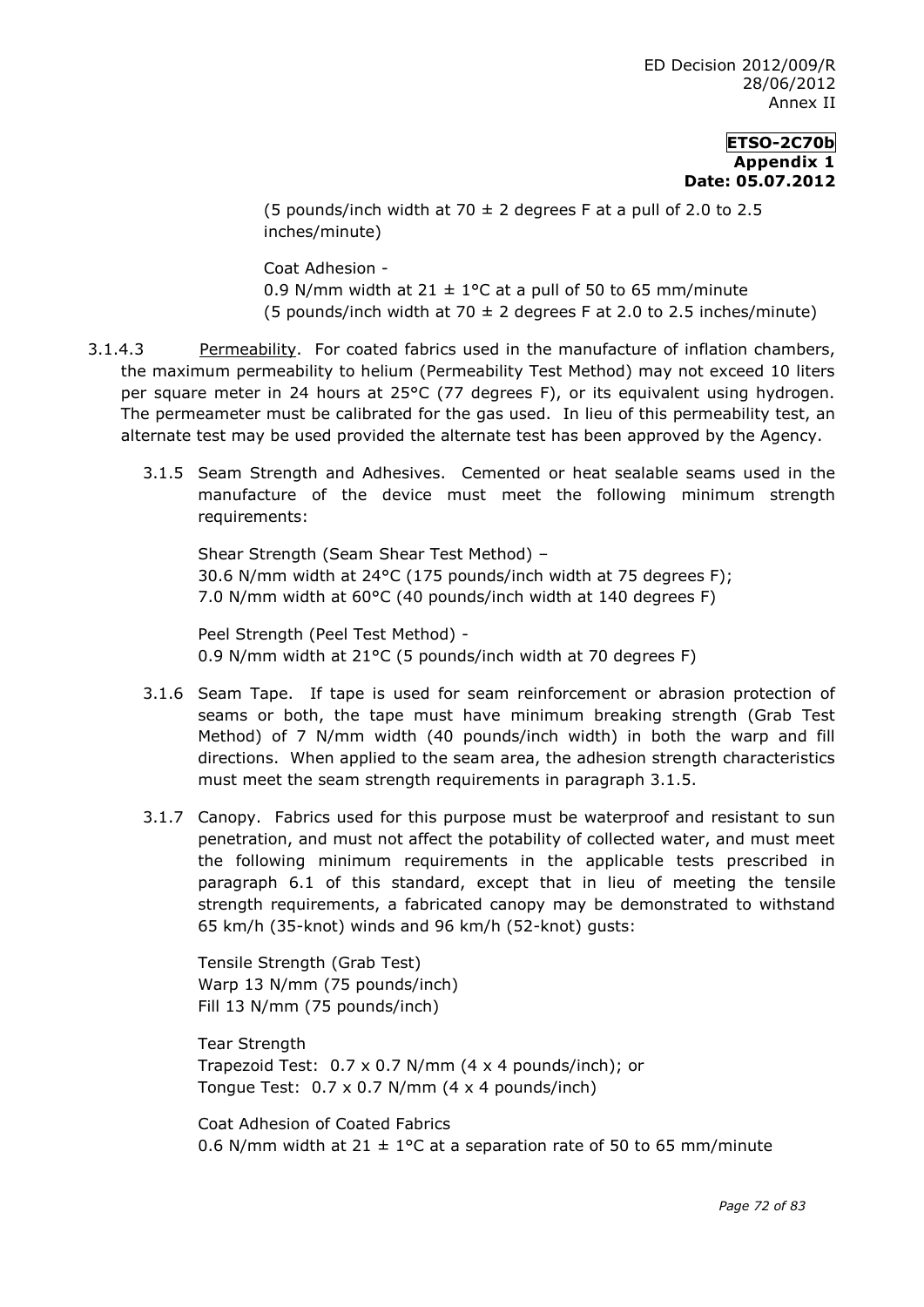(3.5 pounds/inch width at 70  $\pm$  2 degrees F at a separation rate of 2.0 to 2.5 inches/minute)

3.1.8 Flammability. The device (including carrying case or stowage container) must be constructed of materials which meet CS 25.853, as follows:

Type I rafts must meet CS 25 Appendix F Part 1 a(1)(ii)

Type II rafts must meet CS 25 Appendix F Part  $1 a(1)(v)$ 

- 3.2 Metallic Parts. All metallic parts must be made of corrosion-resistant material or must be suitably protected against corrosion.
- 3.3 Protection. All inflation chambers and load carrying fabrics must be protected in such a manner that nonfabric parts do not cause chafing or abrasion of the material in either the packed or the inflated condition.
- 4. Design and Construction.
	- 4.1 Capacity. The rated and overload capacities of a life raft must be based on not less than the following usable sitting areas on the deck of the life raft:

| Rated Capacity    | 0.33 m2/person (3.6 feet2/person) |
|-------------------|-----------------------------------|
| Overload Capacity | 0.22 m2/person (2.4 feet2/person) |

- 4.1.1 Capacity, Alternate Rating Methods. In lieu of the rated capacity as determined by paragraph 4.1 of this standard, one of the following methods may be used:
	- 4.1.1.1 The rated capacity of a Type I or Type II liferaft may be determined by the number of occupant seating spaces which can be accommodated within the occupiable area exclusive of the perimeter structure (such as buoyancy tubes) without overlapping of the occupant seating spaces and with the occupant seating spaces located to provide each occupant with a back support of not less than 200mm (8 inches) high. The occupant seating spaces may not be less than the following size:

1000mm (39.4 inches)

| <b>BACK</b>  |                 |  |     | <b>SUPPORT</b> |
|--------------|-----------------|--|-----|----------------|
| <b>ALONG</b> | 373 mm          |  | 183 | mm             |
| <b>THIS</b>  | $(14.7$ inches) |  |     | inches)        |
| SIDE.        |                 |  |     |                |
|              |                 |  |     |                |

4.1.1.2 The rated capacity of a Type I or Type II liferaft may be determined on the basis of a controlled pool or fresh water demonstration which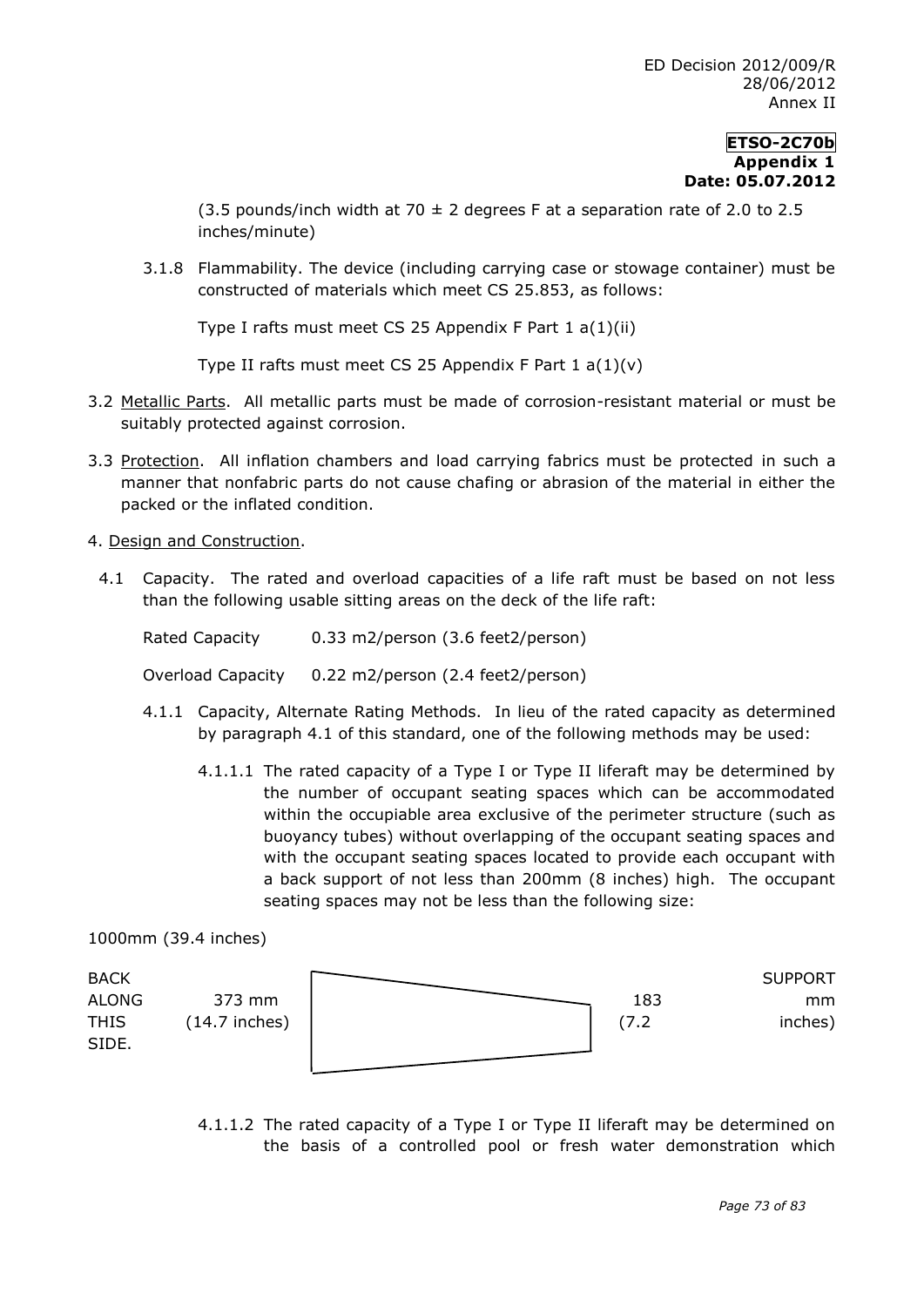includes conditions prescribed under paragraph 6.2.3 of this standard and the following:

- 4.1.1.2.1 The sitting area on the liferaft deck may not be less than 0.28 m2 (3 square feet) per person.
- 4.1.1.2.2 The liferaft must have a back support for each occupant of not less than 373mm (14.7 inches) wide and 200 mm (8 inches) high.
- 4.1.1.2.3 At least 30 percent but no more than 50 percent of the participants must be female.
- 4.1.1.2.4 Except as provided below, all participants must select their sitting space without outside placement assistance. Instructions, either identified on the raft or announced prior to the demonstration, may be used informing that each participant should have a back support. A raft commander, acting in the capacity of a crewmember, may direct occupant seating to the extent necessary to achieve reasonable weight distribution within the raft.
- 4.1.1.2.5 All participants must not have practiced, rehearsed, or have had the demonstration procedures described to them within the past 6 months.
- 4.2 Buoyancy. An average occupant weight of not less than 77 kg (170 pounds) must be used in all applicable calculations and tests specified herein. In tests, ballast in the form of sand bags or equivalent may be used to achieve the 77 kg (170 pound) average, provided the appropriate weight distribution within the raft is maintained.
- 4.2.1 Type I Liferaft. Buoyancy must be provided by two independent buoyancy tubes each of which, including the raft floor, must be capable of supporting the rated and overload capacities in fresh water if the other tube is deflated. The liferaft loaded to its rated capacity must have a freeboard of at least 300 mm (12 inches) with both buoyancy tubes at minimum operating pressure. The liferaft loaded to its rated capacity with the critical tube deflated and the remaining tube at minimum operating pressure must have a freeboard of at least 150 mm (6 inches). The liferaft loaded to its overload capacity with the critical tube deflated must have a measurable freeboard.
- 4.2.2 Type II Liferaft. When single tube construction is used to provide the buoyancy, internal bulkheads must divide the flotation tube into at least two separate chambers such that the liferaft will be capable of supporting the rated number of occupants out of fresh water in the event that one chamber is deflated. The complete liferaft loaded to its rated capacity must have a freeboard of at least 150 mm (6 inches).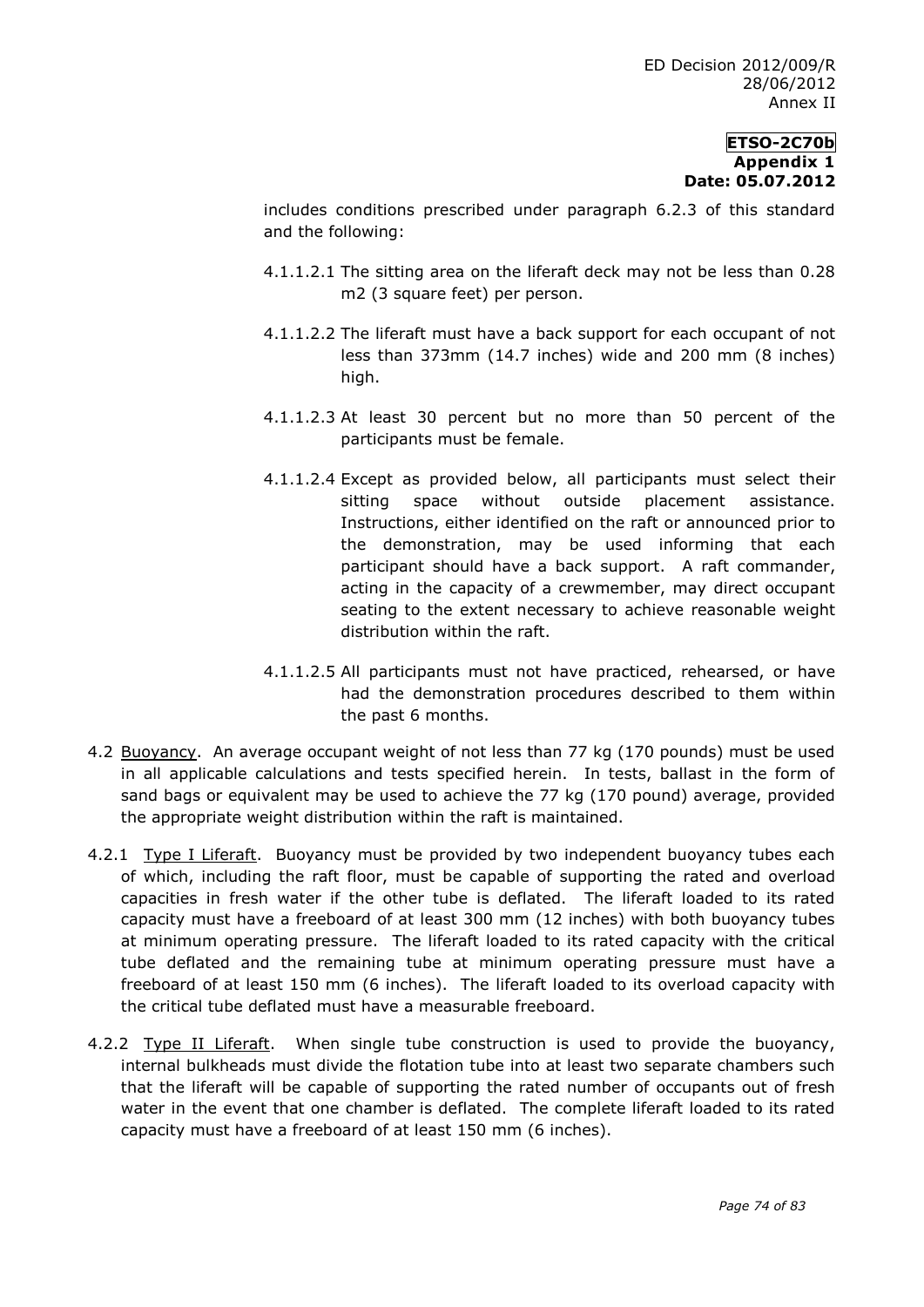- 4.3 Inflation. The inflation system must be arranged so that failure of one inflatable chamber or manifold will not result in loss of gas from the other chambers. The inflation equipment must be located so as not to interfere with boarding operation. Components of the inflation system must meet the USA Department of Transportation Specification 3AA (49 CFR 178.37) or Specification 3HT (49 CFR 178.44) in effect May 30, 1976, as applicable, or an equivalent approved by the Agency. The inflation system must be constructed to minimize leakage due to back pressure after inflation. If an air aspirator system is used, the system must be constructed either to prevent the ingestion of foreign objects or to prevent failure or malfunction as a result of ingestion of small foreign objects. For Type I liferafts, there must be an independent inflation source for each primary flotation tube, except that there may be a single inflation source for all flotation tubes if data substantiating the reliability of the single inflation source is approved by the Agency.
- 4.4 Liferaft Canopy. A canopy must be packed with or attached to the raft. The erected canopy must be capable of withstanding 65 km/h (35-knot winds) and 96 km/h (52-knot) gusts in open water. The canopy must provide adequate headroom and must have provision for openings 180 degrees apart. Means must be provided to make the openings weathertight. If the canopy is not integral with the raft, it must be capable of being erected by occupants following conspicuously posted, simple instructions. It must be capable of being erected by one occupant of an otherwise empty raft and by occupants of a raft filled to rated capacity. For a reversible raft, attachment provisions must be installed to permit the canopy to be installed on either side of the raft.
- 4.5 Capsize Resistance. There must be water pockets or other means to provide capsize resistance for an empty or lightly loaded raft.
- 4.6 Boarding Aids. For Type I liferafts, boarding aids must be provided at two opposing positions on the raft. One boarding aid is sufficient for a Type II liferaft. Boarding aids must permit unassisted entry from the water into the unoccupied raft and must not at any time impair either the rigidity or the inflation characteristics of the raft. Puncturing of inflatable boarding aids must not affect the buoyancy of the raft buoyancy chambers. Boarding handles and/or stirrups used in conjunction with the boarding aids must withstand a pull of 2200 N (500 pounds).
- 4.7 Righting Aids. Means must be provided to right a nonreversible liferaft if it inflates in an inverted position. The means provided for righting must be such that they may be used by one person in the water.
- 4.8 Lifeline. A nonrotting lifeline of contrasting color and at least 9.5 mm (3/8-inch) diameter or 19mm (3/4-inch) width must encircle the liferaft on the outside periphery so that it can be easily grasped by persons in the water. The lifeline and its attachments must be capable of withstanding a minimum load of 2200 N (500 pounds) and must not interfere with the liferaft inflation.
- 4.9 Grasp Line. A grasp line, meeting the size and strength requirements for the lifeline, must be provided with sufficient slack for use by liferaft occupants to steady themselves when seated on the liferaft deck with their backs to the main flotation tube(s).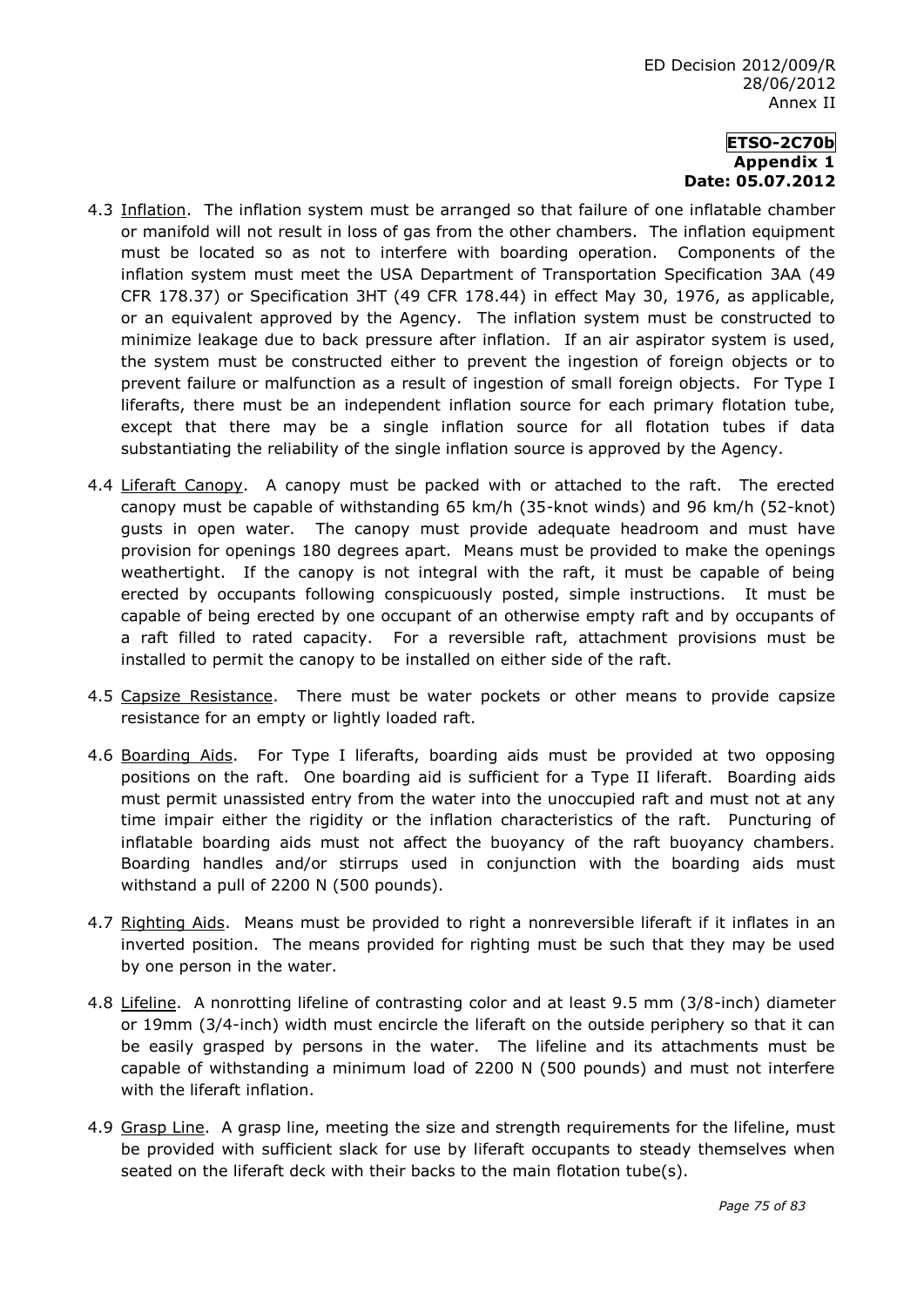- 4.10 Color. The color of the liferaft's surfaces, including the canopy surface, visible from the air must be an International Orange-Yellow or an equivalent high visibility color.
- 4.11 Placards. Suitable placarding must be provided in contrasting colors in waterproof paint which is not detrimental to the fabric, that denotes use and location of the inflation systems, raft equipment, boarding aids, and righting aids. For reversible rafts, placement of the placarding must take into account usage of either side of the raft. The letters used for such placarding must be at least 50 mm (2 inches) high except that details and miscellaneous instructions may be of smaller lettering. Applicable placarding must take into account persons boarding or righting the raft from the water.
- 4.12 Lights. One or more survivor locator lights must be provided that are approved under ETSO-C85a. The lights must be automatically activated upon raft inflation in the water, and visible from any direction by persons in the water.
- 4.13 Raft Sea Performance. The raft must meet the seaworthiness requirements in 6.2.3.2 and must be capable with its equipment of withstanding a saltwater marine environment for a period of at least 15 days.
- 5. Liferaft Equipment. All lines must be suitably stowed and secured to prevent entanglement during launching/inflation of a liferaft.
- 5.1 Mooring Line. A nonrotting mooring line at least 6m (20 feet) in length must be attached at one end to the raft, with the remainder of the line held flaked to the carrying case (See 5.2). The mooring line must be capable of keeping the raft, loaded to maximum rated capacity, attached to a floating aircraft, and not endanger the raft or cause the raft to spill occupants if the aircraft sinks. The line may be equipped with a mechanical release linkage. The breaking strength of the line must be at least 2200 N (500 pounds), or 40 times the rated capacity of the raft, whichever is greater, but need not exceed 4450 N (1,000 pounds).
- 5.2 Liferaft Launching Equipment. A parachute ripcord grip and retaining pocket must form the primary inflation control. The ripcord grip or the attached static mooring line must be provided with means for attachment to the aircraft. If the ripcord grip is designed to attach to the aircraft, its strength may not be less than that of the static mooring line. The position of the ripcord grip must be standardized. When facing the release end of the carrying case, the center line of the ripcord grip retaining pocket must lie at 45 degrees in the right upper quadrant of the end section. The outermost extremity of the ripcord grip may not extend beyond the outer margin of the carrying case. The line attached to the ripcord grip must serve both to retain the liferaft and to actuate the gas release(s). The tension required to withdraw the static mooring line and to actuate the gas release mechanism(s) must be between 90 N and 135 N (20 and 30 pounds). The strength of the gas release mechanism(s), its fittings, and its attachments may not be less than 445 N (100 pounds).
- 5.3 Sea Anchor. A sea anchor, or anchors, or other equivalent means must be provided to maintain the raft, with rated capacity and canopy installed, on a substantially constant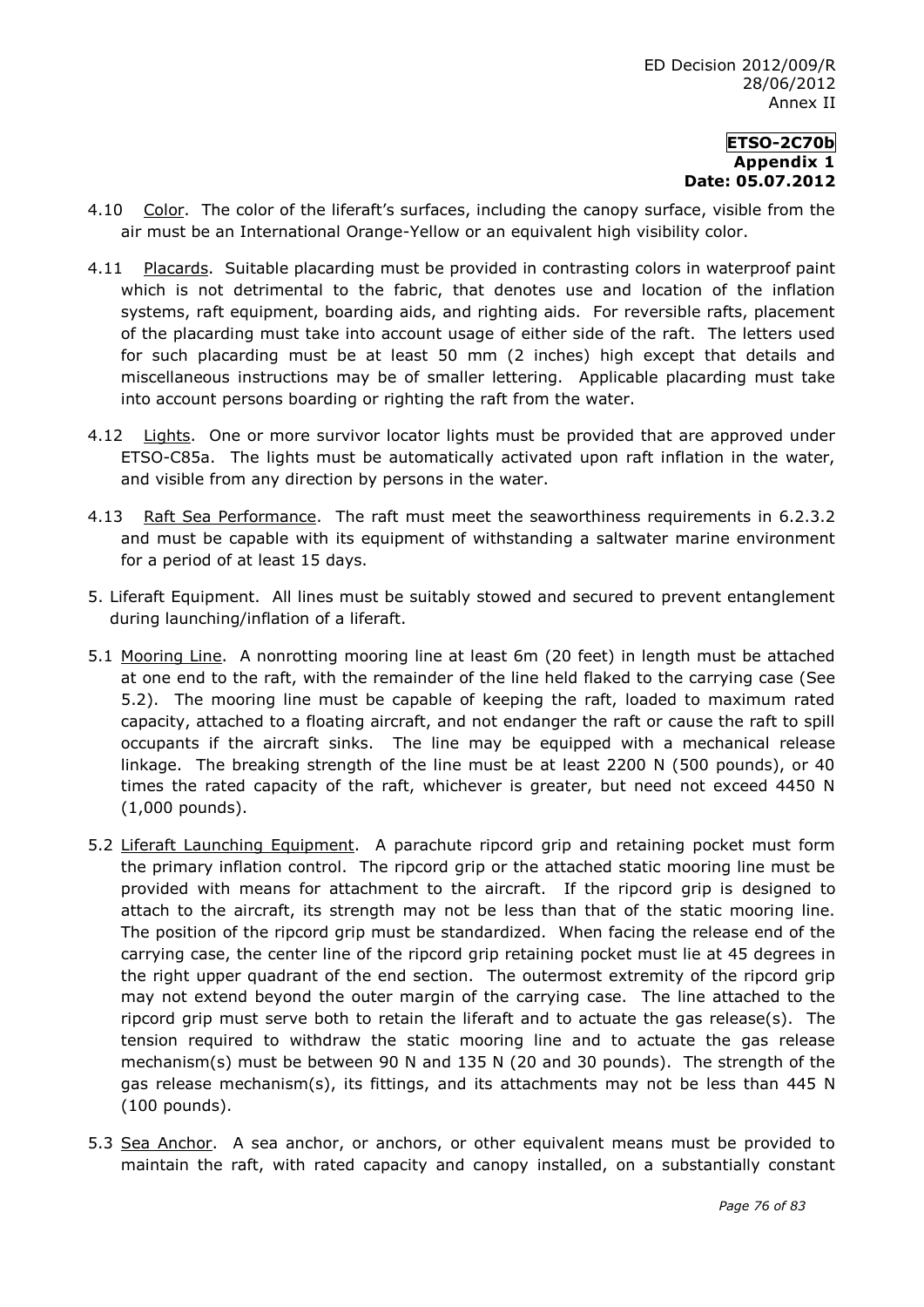heading relative to the wind and have the ability to reduce the drift to 4 km/h (2 knots) in 31 to 50 km/h (17 to 27-knot) winds. Unless analysis and/or test data substantiating the adequacy of a lower breaking strength is approved by the Agency, the line securing a sea anchor to the raft must have a breaking strength of 2200 N (500 pounds) or 40 pounds time the rated capacity of the raft, whichever is greater. The attachment of the line to the raft must be capable of withstanding a load of 1.5 times the line-rated strength without damaging the raft. The line must be at least 7.6 m (25 feet) in length and must be protected to prevent it from being cut inadvertently by raft occupants.

- 5.4 Heaving-Trailing Line. At least one floating heaving-trailing line not less than 23 m (75 feet) in length for Type I rafts and not less than 10.6 m (35 feet) in length for Type II rafts, and at least 1100 N (250 pounds) strength, must be located on the main flotation tube near the sea anchor attachment. The attach point of the line must withstand a pull of not less than 1.5 times the line rated strength without damage to the raft. A heavingtrailing line must be accessible in any inflated position of a reversible liferaft.
- 5.5 Emergency Inflation. Means readily accessible to occupants of the raft, and having a displacement of at least 0.5 litres (32 cubic inches) per full stroke, must be provided to manually inflate and maintain chambers at minimum operating pressure. Manual inflation valves, with a nonreturn opening adequate for the size and capacity of the inflation means, must be located to permit inflation of all chambers. The location must take into consideration occupancy of each side of reversible raft. The inflation means and valves must have provisions to prevent inadvertent removal and loss when either stowed or in use.
- 5.6 Accessory Case Tiedowns. Provisions must be made for tiedowns to hold any accessory case. Each accessory case tiedown must withstand a pull of 1100 N (250 pounds).
- 5.7 Carrying Case. A carrying case which meets the flammability requirement of this standard and which properly fits the packed liferaft must be provided. Carrying case materials must be of a highly visible color, be fungus proof, and be resistant to aircraft fuels and other fluids. The carrying case must provide chafe protection to the liferaft. The carrying case must be provided with easily distinguishable handles so that it may be carried by one person, carried by two persons in tandem, or dragged by either end; none of these carrying operations must tend to pull the carrying case open. Each handle must be easily grasped and its strength must be at least four time the total weight of the liferaft and case. Conventional zippers may not be employed for closure. Location of and instructions for use of the inflation handle must be clearly identified and marked on the carrying case surface.
- 5.8 Knife. A hook type knife secured by a retaining line must be sheathed and attached to the raft adjacent to the point of mooring line attachment.
- 6 Tests.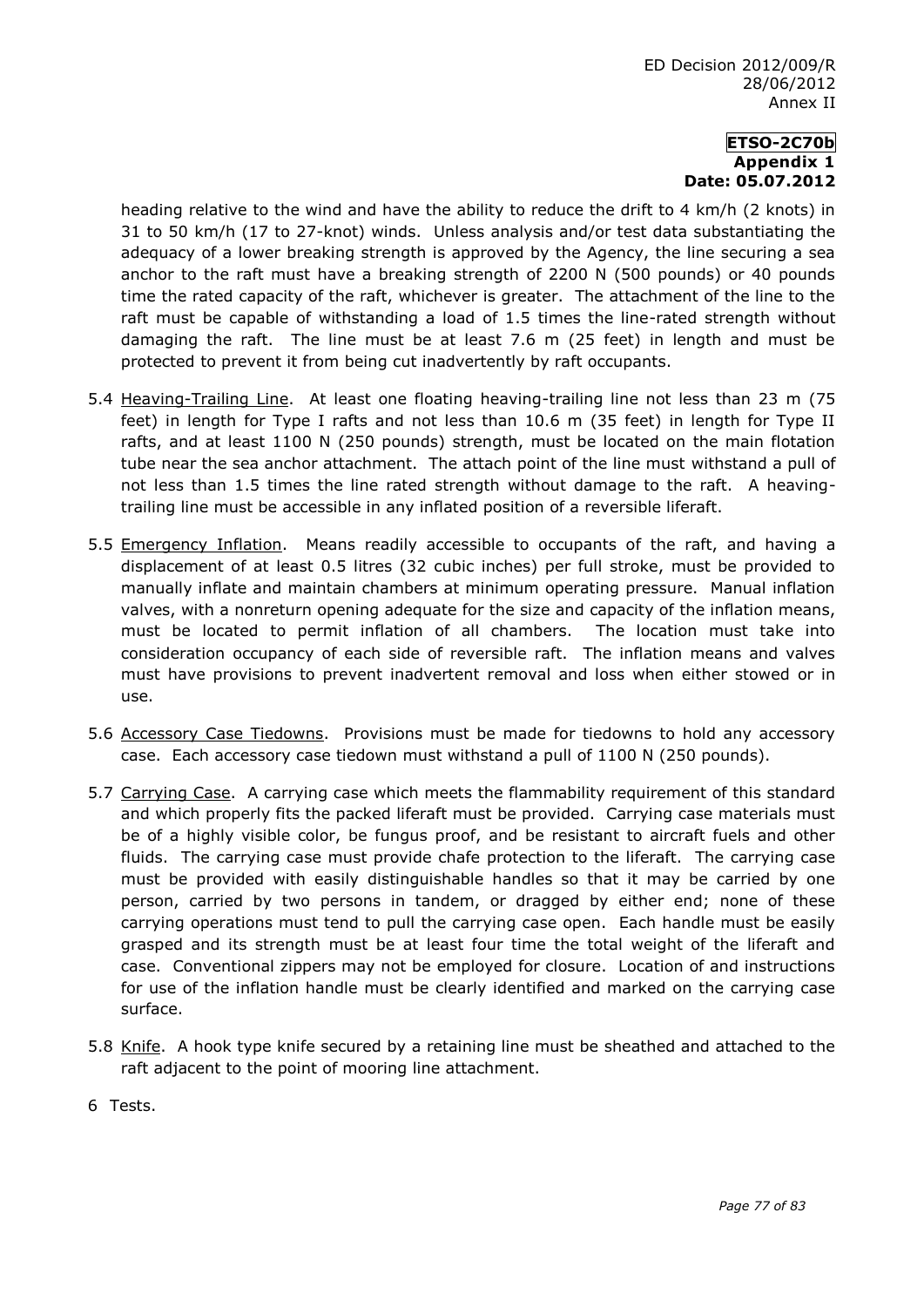6.1 Material Tests. The material tests required in paragraph 3.0 of this standard must be determined in accordance with the following test method or other approved equivalent methods:

Test Method

| <b>Tests Required</b>                                | Federal Test Method Standard No. 191A<br>dated July 20, 1978 | <b>Notes</b> |  |
|------------------------------------------------------|--------------------------------------------------------------|--------------|--|
| Accelerated Age                                      | Method 5850                                                  | Per Note (1) |  |
| Tensile Strength (Grab Test)                         | Method 5100                                                  |              |  |
| Strength (Trapezoid Method 5136 (4)<br>Tear<br>Test) |                                                              |              |  |
| Tear Strength (Tongue Test)                          | Method 5134                                                  |              |  |
|                                                      | (Alternate to<br>Trapezoid<br>Test<br>See<br>3.1.4.1)        |              |  |
| Ply Adhesion                                         | Method 5960                                                  |              |  |
| Coat Adhesion                                        | Method 5970                                                  |              |  |
| Permeability                                         | Method 5460 (4)                                              |              |  |
| Seam Shear Strength                                  |                                                              | Per Note (2) |  |
| Seam Peel Strength                                   | Method 5960                                                  | Per Note (3) |  |

## NOTES:

- (1) Samples for the accelerated aging tests must be exposed to a temperature of 70  $\pm$  3°C  $(158 \pm 5$  degrees Fahrenheit) for not less than 168 hours. After exposure, the samples must be allowed to cool to 21  $\pm$  1°C (70  $\pm$  2 degrees Fahrenheit) for neither less than 16 hours nor more than 96 hours before determining their physical properties in accordance with 3.1 of this standard.
- (2) Each sample shall consist of two strips 50 mm (2 inches) maximum width by 127 mm (5 inches) maximum length bonded together with an overlap 19 mm (3/4 inches) maximum. The free ends must be placed in the testing machine described in Method 5100 and separated at a rate of 305  $\pm$  13 mm/min (12  $\pm$  0.5 inches per minute). The average value of two samples must be reported. Samples may be multilayered as required to provide adequate strength to ensure against premature material failure.
- (3) Separation rate must be 50 to 65 mm/minute (2.0 to 2.5 inches per minute).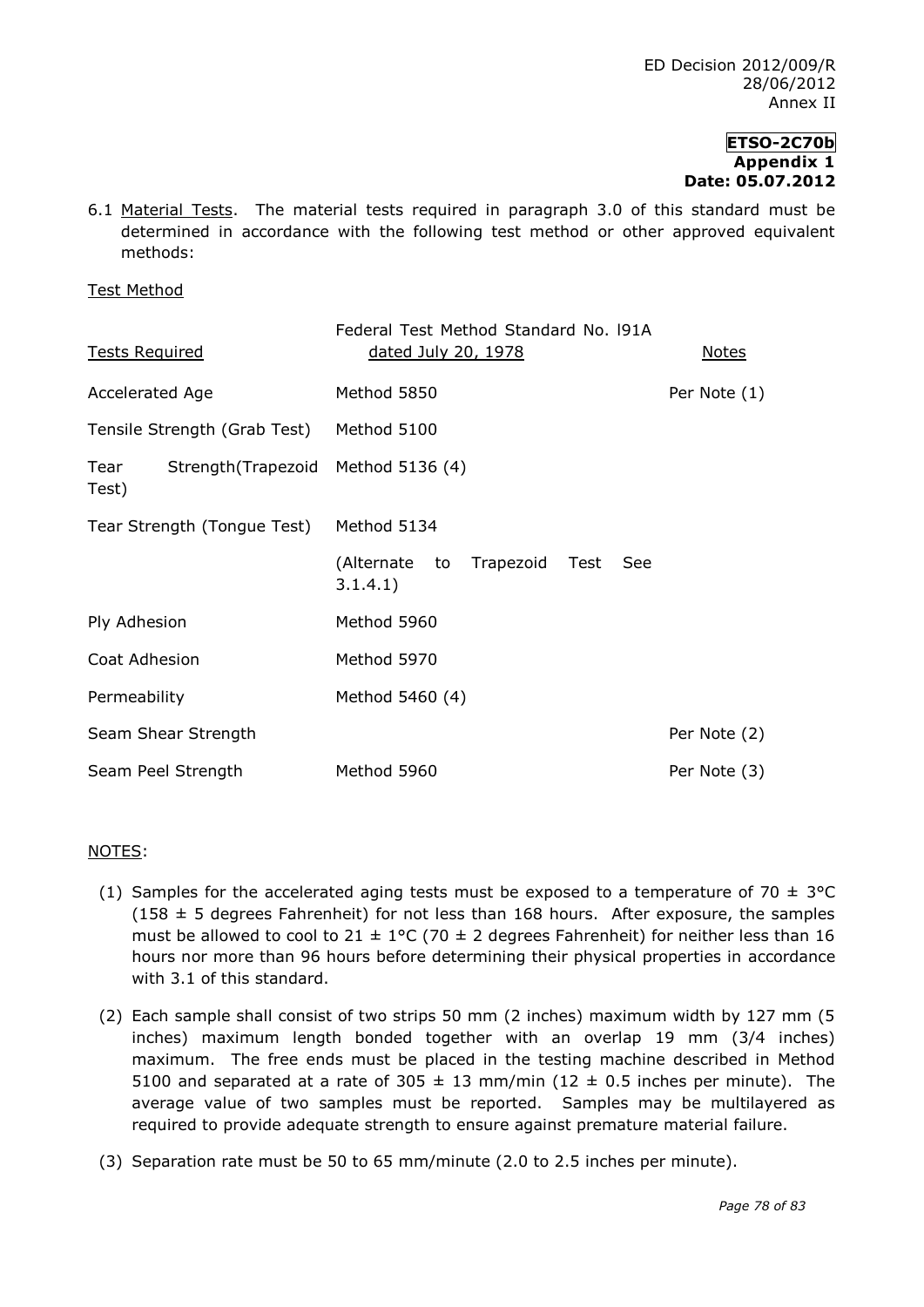- (4) Federal Test Method Standard No. 191 in effect December 31, 1968.
- 6.2 Liferaft Tests.
- 6.2.1 Pressure Retention. Under static conditions and when inflated and stabilized at the nominal operating pressure, the pressure in each inflatable chamber must not fall below the minimum operating pressure in less than 24 hours. The minimum operating pressure is the pressure required to meet the minimum design buoyancy requirements of paragraph 4.2 of this standard.
- 6.2.2 Overpressure Tests.
	- 6.2.2.1 The device must be shown by test to withstand a pressure at least 1.5 times the maximum operating pressure for at least 5 minutes without sustaining damage.
	- 6.2.2.2 At least one specimen of the inflatable device model must be shown by test to withstand a pressure at least 2 times the maximum operating pressure without failure. Devices so tested must be clearly identified.
- 6.2.3 Functional Tests. Each liferaft model must pass the following tests:
- 6.2.3.1 Water Tests. In either a controlled pool or fresh water, the liferaft capacity and buoyancy must be demonstrated as follows:
	- 6.2.3.1.1 Both rated and overload capacities established in accordance with the requirements of paragraph 4.1 of this standard must be demonstrated with inflation tubes at minimum operating pressure and with the critical buoyancy chamber deflated. The resultant freeboard in each case must meet the requirements of paragraph 4.2 of this standard.
	- 6.2.3.1.2 Persons used in the demonstration must have an average weight of not less than 77 kg (170 pounds). Ballast in the form of sand bags or equivalent may be used to achieve proper loading provided the appropriate weight distribution within the raft is maintained.
	- 6.2.3.1.3 Persons used in the demonstration must wear life preservers with at least one chamber inflated.
	- 6.2.3.1.4 The required liferaft equipment, including one emergency locator transmitter or a weight simulating a transmitter, must be aboard the liferaft.
	- 6.2.3.1.5 It must be demonstrated that the raft is self-righting, or can be righted by one person in water, or while inverted can be boarded and provide flotation for the normal rated capacity.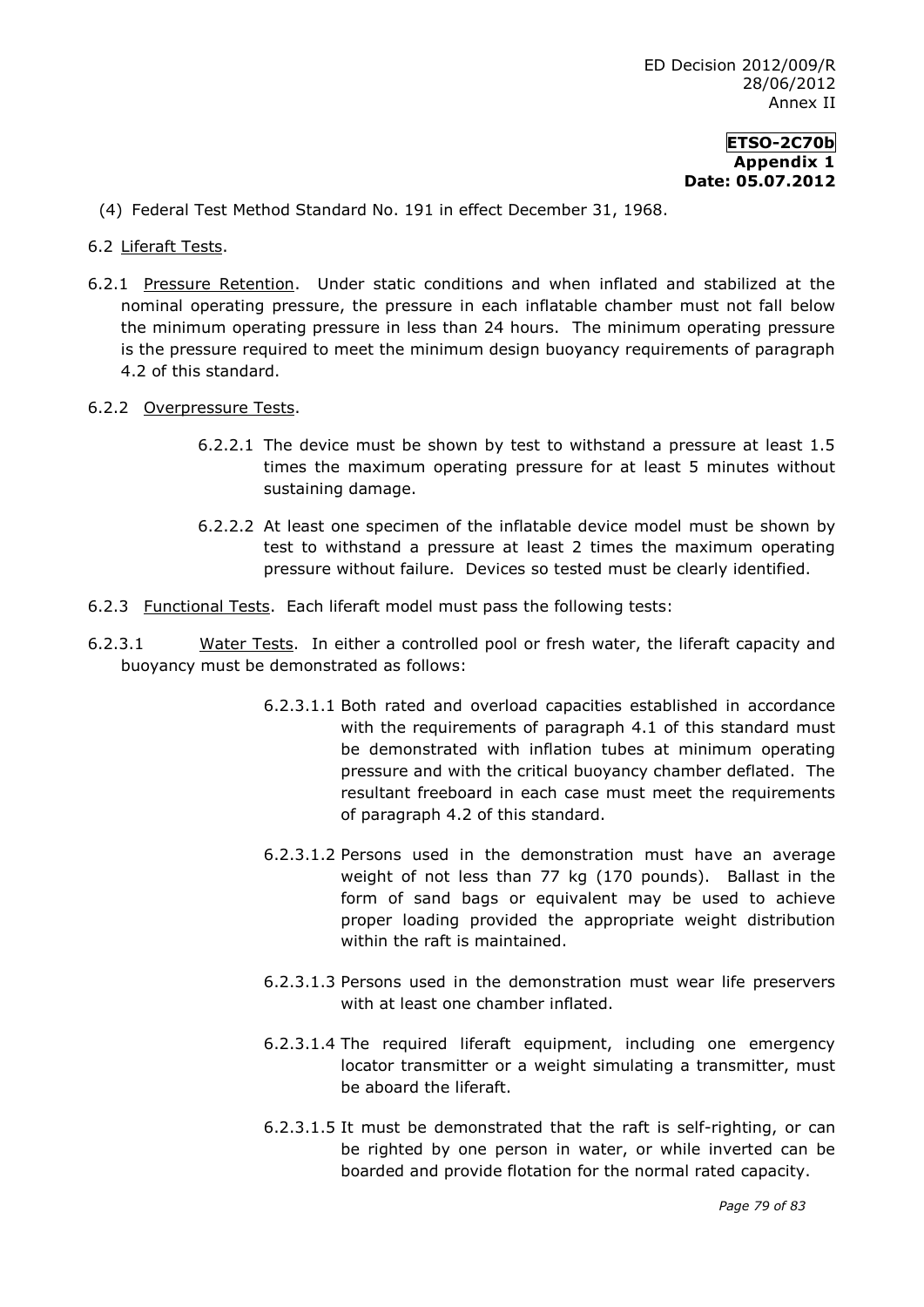- 6.2.3.1.6 It must be demonstrated that the boarding aids are adequate for the purpose intended and that it is possible for an adult wearing an inflated life preserver to board the raft unassisted.
- 6.2.3.2 Sea Trials. The liferaft must be demonstrated by tests or analysis, or a combination of both, to be seaworthy in an open sea condition of 31 to 50 km/h (17 to 27-knot) winds and waves of 1.8 m to 3 m (6 to 10 feet). In tests, ballast in the form of sand bags or equivalent may be used to achieve proper loading provided the appropriate weight distribution within the raft is maintained. If analysis is used, the analysis must be approved by the Agency. For this seaworthiness demonstration, the following apply:
	- 6.2.3.2.1 The liferaft must be deployed to simulate deployment from an aircraft under the most adverse wind direction and wave condition. If the liferaft is an aspirated inflated type, it must be demonstrated that water ingested during inflation will not cause the raft to fail to meet the requirement for buoyancy under rated capacity in 4.2.
	- 6.2.3.2.2 All required equipment must be aboard and the proper functioning of each item of equipment must be demonstrated.
	- 6.2.3.2.3 The canopy must be erected for a sufficient time to assess its resistance to tearing and the protection it affords. The method of erection must be shown to be accomplished by one occupant of an otherwise empty raft, and by occupants of a raft filled to rated capacity.
	- 6.2.3.2.4 The stability of the raft must be demonstrated when occupied at normal rated capacity and at 50 percent rated capacity.
- 6.2.3.3 Liferaft Drop Test. A complete liferaft package must be dropped or thrown from a height of 1.5 m (5 feet) onto a hard surface floor after which it must be inflated and meet the pressure retention requirements of paragraph 6.2.1 of this standard.
- 6.2.3.4 Portability Test. If the liferaft is to be manually deployed, it must be demonstrated that the complete liferaft package can be moved from a typical stowage installation by no more that two persons and then deployed at another suitable exit.
- 6.2.3.5 Carrying Case. It must be demonstrated at least 10 times that the carrying case will open satisfactorily and cause no delay in the deployment and inflation of the liferaft.
- 6.2.3.6 Gas Cylinder Releases. It must be demonstrated that pulling the ripcord grip from any position will actuate the primary gas release(s).
	- 6.2.5 Temperature Exposure and Inflation. The manufacturer shall determine the minimum temperature at which the complete liferaft assembly with its inflation bottles, will be "rounded out" (i.e., attain its design shape and approximate dimension) so that the liferaft will be able to receive and to support the first